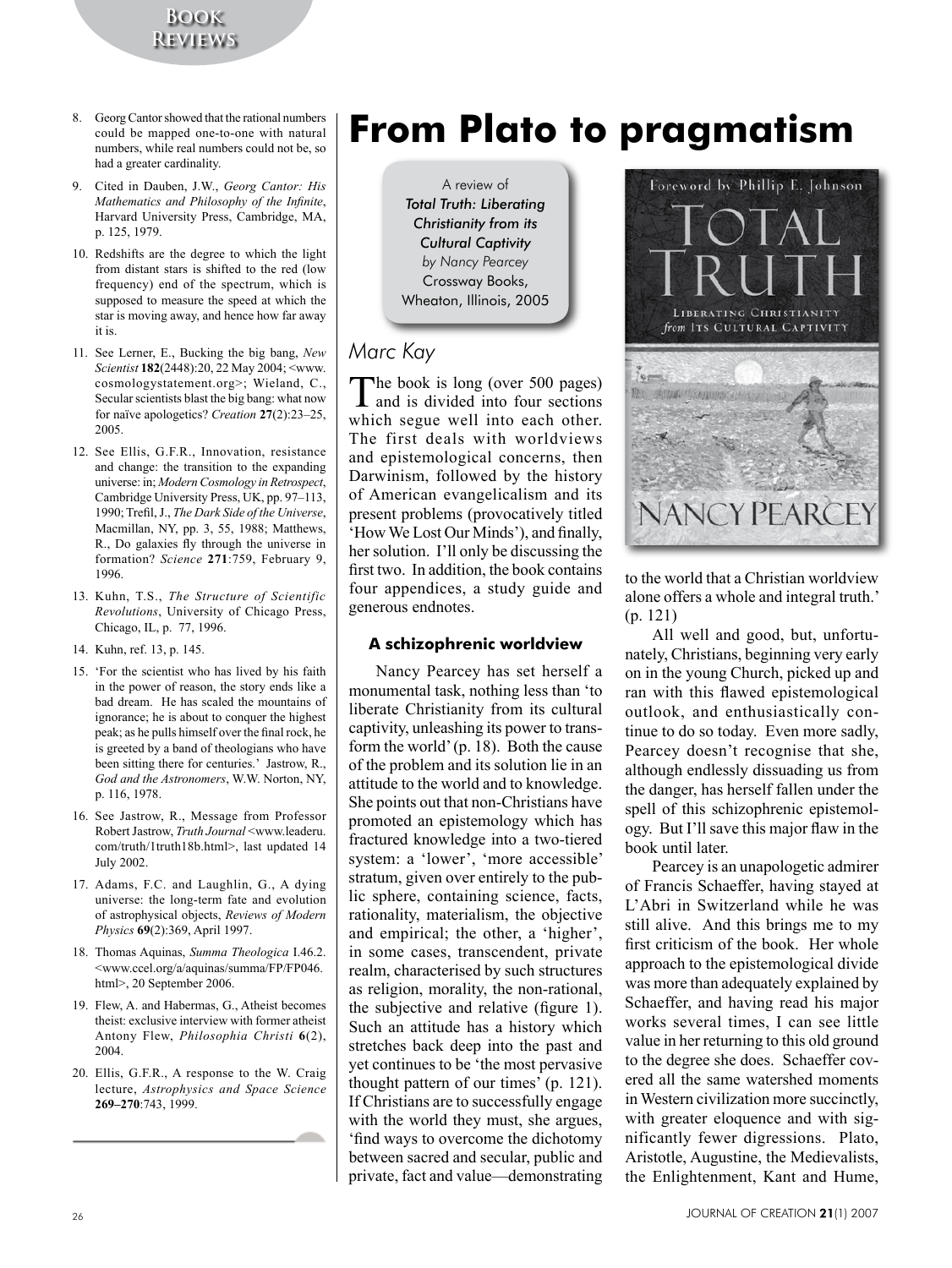#### **Private Realm (transcendent)**

Religion, morality, the nonrational, the subjective and relative

#### **Public sphere (more accessible)**

Science, facts, rationality, materialism, the objective and empirical

Figure 1. According to Pearcey, the two-tiered epistemology promoted by non-Christians has fractured knowledge into a 'higher', in some cases, transcendent, private realm and a 'lower', 'more accessible' stratum. To successfully demonstrate that only a Christian worldview offers a whole and integral truth, Christians need to find ways to overcome this dichotomy, something Pearcey fails to accomplish by viewing the age of the earth as a theological matter rather than a fact of history.

Rousseau and the Romantics that followed him, the uniquely Americaninspired pragmatic movement, were all given his learned attention. Schaeffer's genius was his ability to analyse complex and disparate philosophical events and characters, reduce them to simple, perspicacious statements, and then thread them together to revisit the journey that led us to this present period, a time in which even Christians have fallen prey to the sacred-secular dichotomy.

Notwithstanding this criticism, what may be unique is her nuts-andbolts education program to renew the Christian mindset, one she hopes will reawaken its present enervated epistemology. She lays out a valuable three-area grid for sifting any issue or systematic thought through, each grid accompanied by a number of relevant questions. 'After all,'she writes, 'every philosophy and ideology has to answer the same fundamental questions:

- 1. *Creation*: How did it all begin? Where did we come from?
- 2. *Fall*: What went wrong? What is the source of evil and suffering?

3. *Redemption*: What can we do about it? How can the world be set right again?' (p. 25).

As the reader works their way through her book this 'toolbox contain[ing] biblically based conceptual tools' (p. 44) is applied against Marxism, Rousseau, Margaret Sanger (the pro-abortion and eugenicist founder of Planned Parenthood), Buddhism and New Age Pantheism. This was a particularly useful section of the book and gives the reader something that can be immediately put into practice anywhere, at anytime.

#### **On evolution**

Perhaps her most voluminous attack is reserved for Darwin, evolution and, to a lesser degree, theistic evolutionists. In keeping with her focus upon the secular-sacred divide, she discusses how evolution has taken over all the lower tier, and in the process edged out God and metaphysics, pushing them into the upper—and easily ignored—realm.

Nothing she says here about evolution, however, is new, though quite possibly some may find this section a reasonable summary and critique of evolution's claim to ultimate explanation status. She discusses, *inter alia*, evolution's inability to ground ethics on any meaningful and stable platform that empowers a person to generate logically consistent moral judgments, the religious nature of the evolutionary worldview, Darwin's finches, Haeckel, fruit flies (figure 2), peppered moths, information theory, and mutations' and natural selection's lack of process to bring about change on the scale that evolution necessarily demands. Along the way she draws upon the work of Behe, Johnson and, to a disturbingly limited degree, the young-earth creationist Wilder-Smith, whom she treats with respect, while also garnering support for her thesis from a swag of true-believer evolutionists like Daniel Dennett, Michael Ruse, Richard Dawkins, Peter Singer and Ernst Mayr.

By far the most interesting statements in this section were the two testimonies from former born-again Christians that lent support to the common enough argument that evolution is insidiously dangerous for faith. Apparently, both Michael Shermer, director of the Skeptics Society, and E.O. Wilson, founder of sociobiology, were professing conservative Christians until they encountered Darwinian theory at university.

She commits one minor error in this section. Mislabelling Christian morality 'teleological' she incorrectly defines this category as 'being based on the concept of human progress toward the purpose or ideal (τέλος, *telos*) for which we were designed' (p. 222). This is not what teleological means in normative ethical philosophy. Teleological ethics are systems in which actions are judged right or wrong based upon their outcomes. The most well-known representative of this class would be John Stuart Mill's utilitarianism that argues an action is right if it generally possesses utility, measured by the degree of pleasure and happiness it brings and/or reduction of pain and unhappiness. Contrasted with this are deontological (from δείν, *dein*, to be obliged, ought) practices, like Christianity, in which an action is intrinsically right or wrong irrespective of the consequences it entails.

This small slip aside, lying exposed within her epistemological and theological pursuits is an egregious and disturbing contradiction. Despite her disavowal of evolution and her commitment to a Creator God, one has to question if she manages to live consistently by her own criterion of complaint.

#### **Her blind spot**

As Pearcey reiterates throughout her book, the problem for Christians is that we have, inmirroring pagan thought systems, divided knowledge into a separate fact realm and another reserved for religious matters. She believes that, with regard to the origins' issue, Christians are losing the battle because they 'get caught up in fighting each other'. What are they fighting over? 'Endless